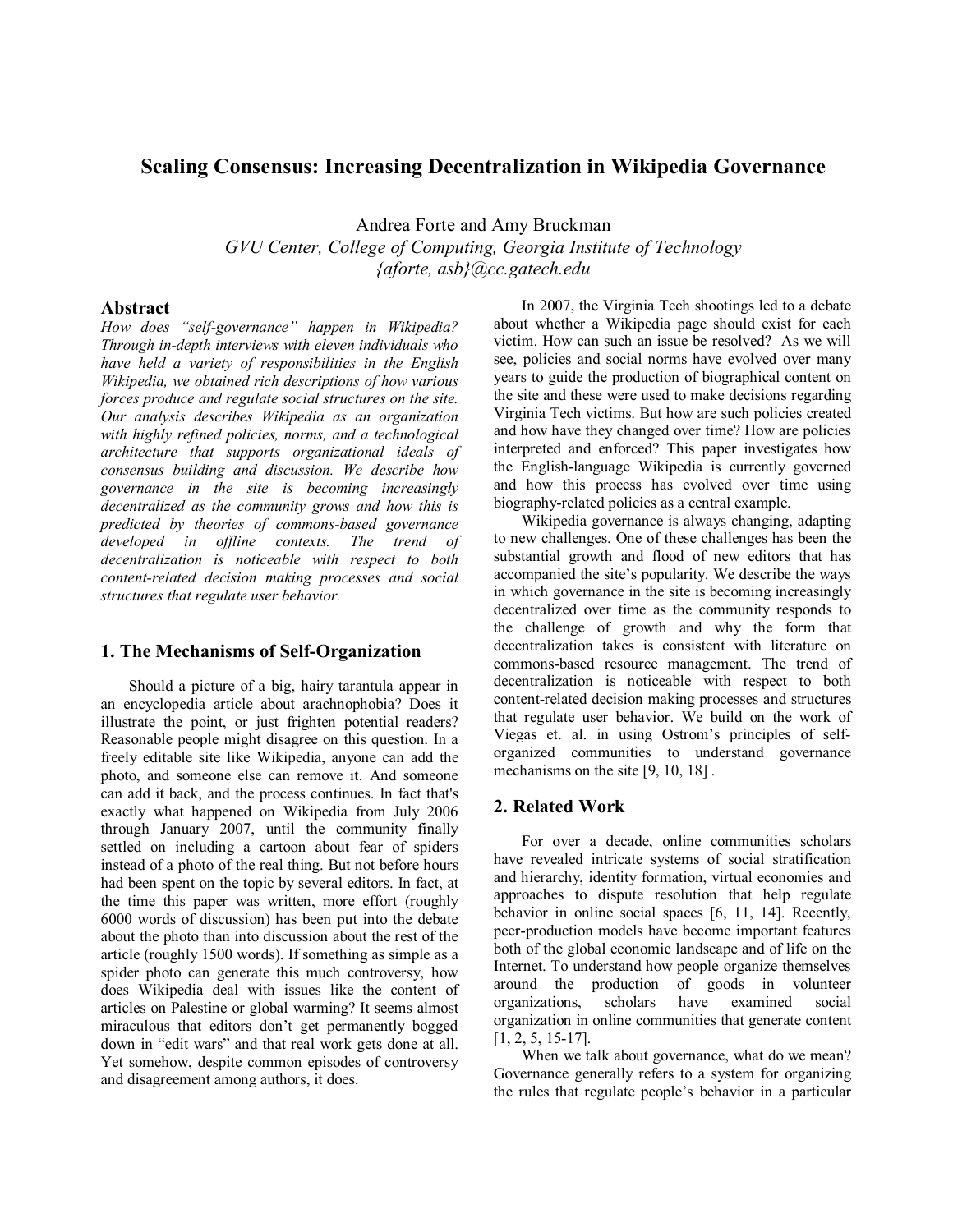place; however, formal systems of governance and law are not the only things that regulate behavior. In *Code*, Larry Lessig offers an explanation of what things regulate individuals' actions: 1) formal governance/law 2) social norms 3) the market and 4) architecture/ technology—in the case of the Internet, code [7]. It is important to understand that these regulators interact and all four are constantly at work constraining the behavior of Wikipedians even as they create, interpret, follow and enforce policies. External regulators, such as the laws and cultures of nations in which Wikipedians live, also constrain behavior.

In this paper, we build on Viegas et. al.'s "Hidden Order of Wikipedia" [18]. Viegas et. al. borrowed from the literature on self-organizing communities to analyze the procedures associated with selecting Featured Articles (FA) in Wikipedia (2007). Their analysis was centered on four of Elinor Ostrom's eight design principles for self-organizing communities that manage natural resources [9]:

- 1. Congruence between rules and local conditions
- 2. Collective-choice arrangements
- 3. Monitoring
- 4. Conflict-resolution mechanisms

These four principles are highly salient for understanding Wikipedia governance both in the particular case of FA selection and more generally. Our analysis explores a broad swatch of governance-related activity in the site. As we describe the trend of increasing decentralization in Wikipedia, we will also point out where Ostrom's remaining four principles are embodied in Wikipedia governance:

- 5. Clearly defined community relationships
- 6. Graduated sanctions
- 7. Local enforcement of local rules
- 8. Multiple layers of nested enterprises

Although Wikipedia is not a natural resource, it is a valuable one. Community members strive to manage Wikipedia namespace as its value increases with the site's popularity and the consequences of misuse become more dire. It should be noted that, like many natural resources, namespace is consumable; only one article exists on any given topic in Wikipedia and improper use of namespace, though recoverable, is a loss. Of course, differences do exist between online and physical resources. For example, in communities studied by Ostrom, defining membership boundaries is important because members reap the rewards from resources being managed. In the case of Wikipedia, this distinction does not have the same meaning since millions of people outside the community benefit directly and immediately from the efforts of its membership.

Still, we believe that Ostrom's work is a natural fit for understanding processes of governance on Wikipedia because the community is not only managing a resource,

it is striving to encourage collaboration and cooperation among volunteers. Ostrom's work is built on the proposition that the evolution of social norms within a community is a more effective means of accomplishing coorperation than the imposition of external rules. She notes not only that social norms are equally effective at "generating cooperative behavior" but also that "moreover, norms seem to have a certain staying power in encouraging growth of the desire for cooperative behavior over time, while cooperation enforced by externally imposed rules can disappear very quickly" p.147 [9]. In Wikipedia, governance is less akin to rule imposition by external authority than to constant reform and refinement of social norms within the community.

In his chapter on "governance" of synthetic worlds, Castronova notes that one clear obstruction to community-organized governance online is when users are not equipped with the technical powers required to perform acts of governance [4]. The idea is not new. Morningstar and Farmer argued as early as 1990 for developers to relinquish control, and that users "should be able to materially effect each other in ways that went beyond simply talking, ways that required real moral choices to be made by the participants," and recommended that "a virtual world need not be set up with a 'default' government, but can instead evolve one as needed" [8]. The potential for sophisticated, community-generated social norms and governance mechanisms is partly a designed feature of the technological architecture in which the community grows. In other words, artifacts have politics (see [20] ) and code influences the development of policy. In Wikipedia, we find that code, policy, and social norms all support the wide distribution of power to govern.

## **2. Method: Interpreting Wiki Activity**

Wikipedia did not arise spontaneously, it arose through people interacting and, as a result of that interaction, finding ways that worked. - Interviewee 3 (I3)

In order to understand what regulates behavior in Wikipedia, we interviewed individuals who had experienced those regulating influences first hand. Our approach is influenced by phenomenological approaches to sociology [12, 19]. We believe that understanding a social space involves gaining access to the experiences and interpretations of people who live in that world. Phenomenological methods for investigating social spaces include interviewing and participant observation. (See [13] for a discussion of interviewing as a phenomenological method.) Although our formal analysis here is concerned with data collected through interviews, we have spent hundreds of hours over several years reading Wikipedia community mailing lists and talk pages discussions, following articles, getting to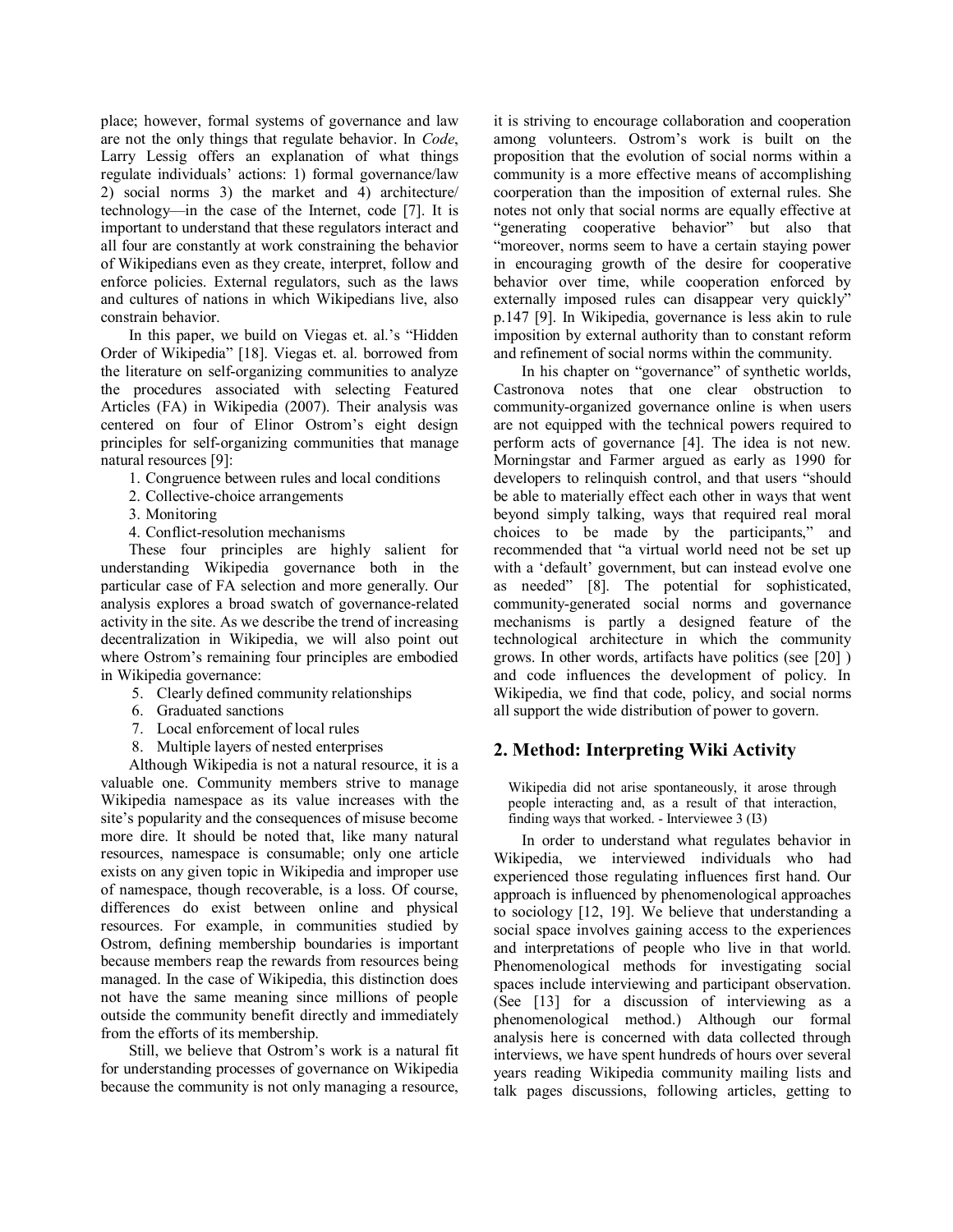know members of the Wikipedia community, and building our own extensions to MediaWiki—the software on which Wikipedia is built. These activities have honed our ability to act more reliably as instruments of interpretation and allow us to make sense of participants' stories.

Interview-based research is about the participants; what one can learn from them is constrained by their experience. Sampling methods, then, are a critical feature of this study. We used a layered approach to strategically recruit participants who could provide us with insights about specific issues that we wished to understand better. We began by soliciting five interviews from long-standing, central members of the community who told us their stories about how norms, policies, social roles, and software have changed over time. When themes began arising over and over in these interviews, we followed up by recruiting participants who had been involved in particular issues and policies. In all, we interviewed ten individuals by telephone and one via email, all of whom had been involved in the site in many different capacities (See Table 2 in the next section for a partial list). These interviews resulted in roughly nine and a half hours of audio and 100 pages of transcription.

In traditional social science research, participants are anonymized to protect their privacy. However, this becomes problematic in cases where participants have made significant contributions for which they deserve credit [3]. Additionally, public figures like Jimmy Wales are impossible to anonymize. With Wales' consent and permission from our Institutional Review Board (IRB), we identify him by name and use "light disguise" (Ibid.) for other prominent Wikipedia figures interviewed.

## **3. A Lexicon of Wikipedian Social Life**

Before launching into a thick description of regulatory mechanisms in Wikipedia, it is helpful to understand some of the different kinds of social roles that make up the community. This initial, impoverished description of Wikipedian roles will be elaborated in the following sections. Power relationships that exist on the site are complex and subtle; however, we have identified three basic user states that affect in fundamental ways the kind of social authority individuals can exert in the English language site: unregistered user, registered user, Arbitration Committee member.

*Unregistered users* can exert little individual influence in shaping policy and establishing norms, but en masse they represent an important part of the context in which day-to-day operations take place. In most cases, unregistered users have the ability to edit the encyclopedia freely but one interviewee noted that their ability to influence content is weaker than registered users, "You can't track anything. The community views their edits to be particularly suspicious" (I7).

*Registered Users* includes everybody else on the site; we will use "regular users" to refer to registered users who hold no special technical powers. It is impossible to describe all the possible roles that regular users can play and the nuanced forms of authority they may hold. Power relationships are difficult to define. "It's such a strange place because the structure is so informal" (I5) and, ultimately, "power in Wikipedia is: sufficient people listen to you and are inclined to consider what you want done" (I10). Boundaries that define community relationships are flexible and indistinct; however, Wales suggested that community boundaries are undergoing a process of demarcation (Ostrom Principle 5):

One of the things I think we're beginning to see is a much clearer sense of self-identity of the core community versus the broad community. And some scuffles around certain topics where the core community feels like there are things in Wikipedia that should not be there or practices that are engaged in that should not be engaged in.

Registered users often self-select into formal and informal subgroups along ideological, functional, and content-related lines. Ideological groups are much like political parties whose affiliates hold a set of common beliefs about the way the community should function and what its goals should be. Examples of stable ideological groups include deletionists, who are committed to very strict guidelines on what constitutes encyclopedic topics, and inclusionists, who are committed to the idea that an online encyclopedia need not and must not exclude information. Functional groups can be thought of as wiki professions. Examples of functional groups include vandal-fighters, who spend tremendous amounts of time reverting vandalism and managing vandals, committees such as the Bot Approvals Group, who review and approve software that can automatically edit the site, and Open Ticket Request System (OTRS) volunteers, who manage the email helpticket system for requests from the public. Stable content-related subgroups are coalitions of editors with common interests or expertise; these have proliferated widely as "WikiProjects" and will be examined in detail in later sections.

Registered users may also hold various technical powers that are generally understood to be distinct from the social influence they exert as individual community members. The main technical distinctions among users in English Wikipedia include administrator, bureaucrat, checkuser, oversight, developer and steward (See Table 1). Interviewees explained that:

A lot of people look at the different levels of power in the software and assume that those also correlate to levels of power in the community, when in fact that's generally not true… Those powers are more or less independent of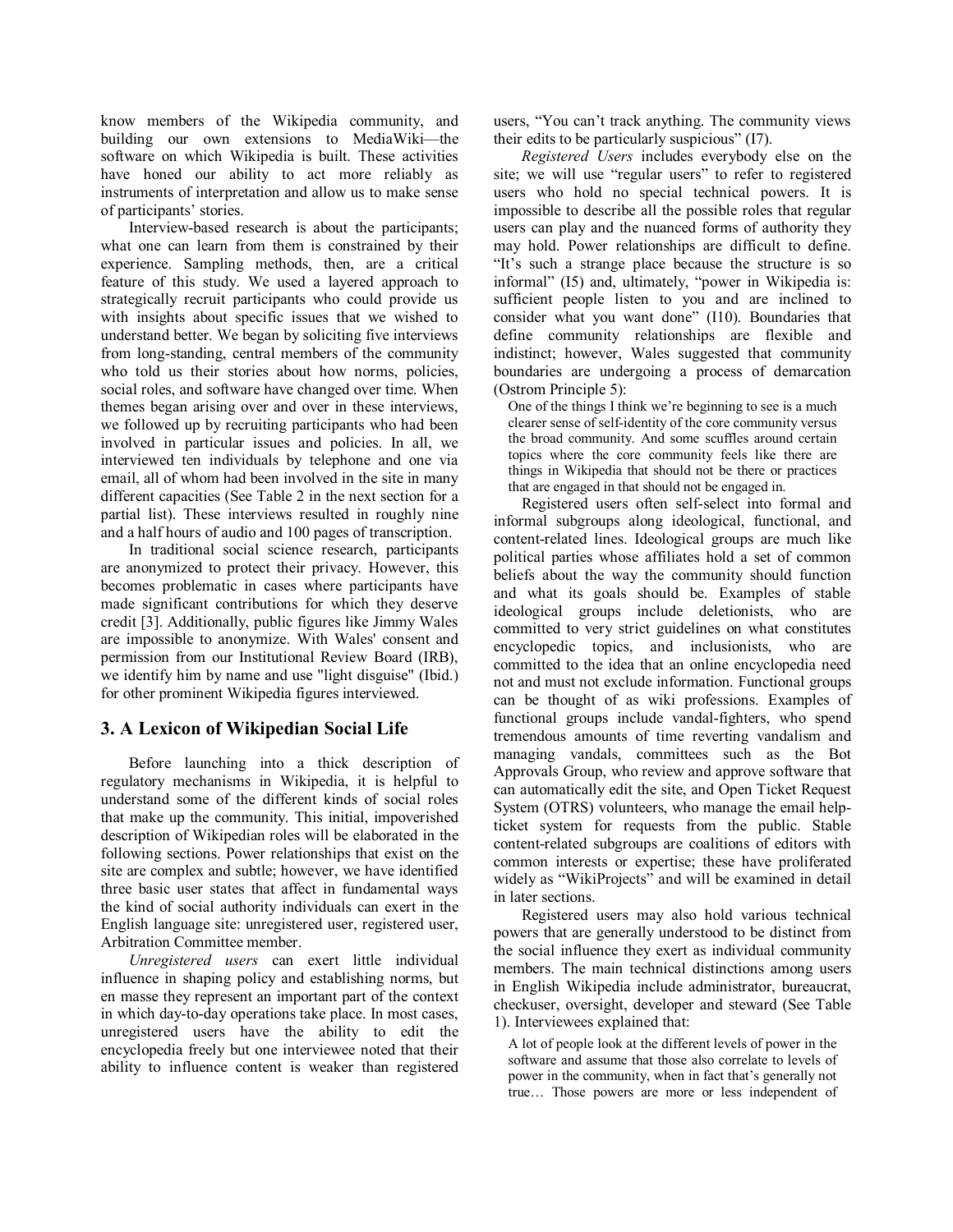community powers. They are considered technical functions, they are considered janitorial work. (I11)

It's supposed to be a technical—above anything else distinction. (I7)

We like people who have those powers to be trusted by the community. But it's not really supposed to be seen as a status position. Because we don't really want to have classes of people. So it's more of people who are trusted but not really somebody's status per se. (I4)

In practice, we found that technical and social power cannot be entirely uncoupled. In fact, people who retain the most powerful technical capabilities on the site are always individuals who are highly trusted and well known by established members of the community. As such, they tend to be capable of exerting considerable influence socially. The main danger in equating technical and social power is that it leads one to overlook the potentially enormous power that can be held by regular users of Wikipedia.

| Table 1: Access Levels in English Wikipedia |  |  |  |
|---------------------------------------------|--|--|--|
|---------------------------------------------|--|--|--|

| Administrator     | Protect/unprotect pages;                |  |  |
|-------------------|-----------------------------------------|--|--|
|                   | Delete/undelete pages;                  |  |  |
|                   | Block/unblock users;                    |  |  |
|                   | Special revert tools                    |  |  |
| <b>Bureaucrat</b> | Make administrators;                    |  |  |
|                   | Rename users;                           |  |  |
|                   | Make other bureaucrats                  |  |  |
| <b>Steward</b>    | Change all user access levels on all    |  |  |
|                   | Wikimedia projects                      |  |  |
| Oversight         | Hide page revisions from all other user |  |  |
|                   | types                                   |  |  |
| <b>Checkuser</b>  | View user IP addresses                  |  |  |
|                   |                                         |  |  |
| <b>Developer</b>  | Access to Media Wiki software and       |  |  |
|                   | Foundation servers (various sublevels)  |  |  |

The *Arbitration Committee* wields considerable influence in the community. The Arbitration Committee (Arb Com) was conceived of as the last step in a formal dispute resolution process put into place in early 2004; however, today it appears to often serve as a more general decision-making body for the English language site. Arb Com was initially charged with interpreting policy and making binding resolutions in the case of interpersonal disputes. Explained one Arb Com member: "It's kind of a quasi-legal type of thing. Some people like it, some people don't, but hey, it works" (I7). Committee members are selected through a hybrid process of election by the community and appointment by Jimmy Wales. Arbitrators have no special authority with respect to content or any formal power to create policy, yet we will see that Committee action can play a role in influencing both policy and content.

Jimmy Wales plays a leadership role in the community that has also changed over time. In the past he was more involved with the daily business of the site. His current involvement in English Wikipedia is mostly limited to high-level guidance and policy discussions.

Finally, English language Wikipedia is one of several hundred wiki projects served by the Wikimedia Foundation, which owns the servers that run it and manages financial assets. The Foundation does not directly make content decisions about the various language projects or manage local governance decisions; its main influence on English Wikipedia is in setting high level goals for and sometimes legal constraints on the projects, which are implemented locally as the community sees fit.

**Table 2: Selected Interviewee Roles** 

| Site and Wikimedia Foundation founder, Jimmy Wales                                                                                            |  |  |
|-----------------------------------------------------------------------------------------------------------------------------------------------|--|--|
| Arb Com member/former member (5 interviews)                                                                                                   |  |  |
| Regular user (1 interview)                                                                                                                    |  |  |
| Involved in Wikimedia Foundation (3 interviews)                                                                                               |  |  |
| Volunteer contributor to Media Wiki software (1 interview)                                                                                    |  |  |
| WikiProject founder and/or participant (6 interviews)                                                                                         |  |  |
| Users with combinations of access levels including:<br>administrator, checkuser, oversight, bureaucrat, steward,<br>developer (10 interviews) |  |  |

### **4. Policy in Wikipedia**

Wiki policy is fluid. Traditionally, it has tended to echo community practices rather than prescribe them. Explained one Arb Com member, "even though they're written down, anybody can edit a policy page even, because it's a wiki. That includes every single policy that exists. So it's possible on any given day that a policy this is what's kind of odd, I think—can not really reflect exactly what is right" (I4). This openness might initially give the appearance that policy on Wikipedia is "up for grabs" by anyone who wanders along when, in fact, the creation and refinement of policy is a complex social negotiation that often takes place across many communication channels and in which power, authority and reputation play decisive roles. We found that onwiki activity only accounts for a portion of governance activity on the site. Often, critical decisions are discussed in public and private IRC channels, mailing lists, personal email, and other off-wiki communication.

Policies are not the only "legal" artifacts on the site. *Guidelines* are strong recommendations for behavior, content, stylistic conventions and the like that are not followed as strictly as policy. Policies and guidelines are similar in that they are established by consensus and require broad community support. Other artifacts of governance include essays, policy proposals, rejected proposals, Arb Com decisions, and pages of historical significance. In several dimensions, we found that governance mechanisms around policies and guidelines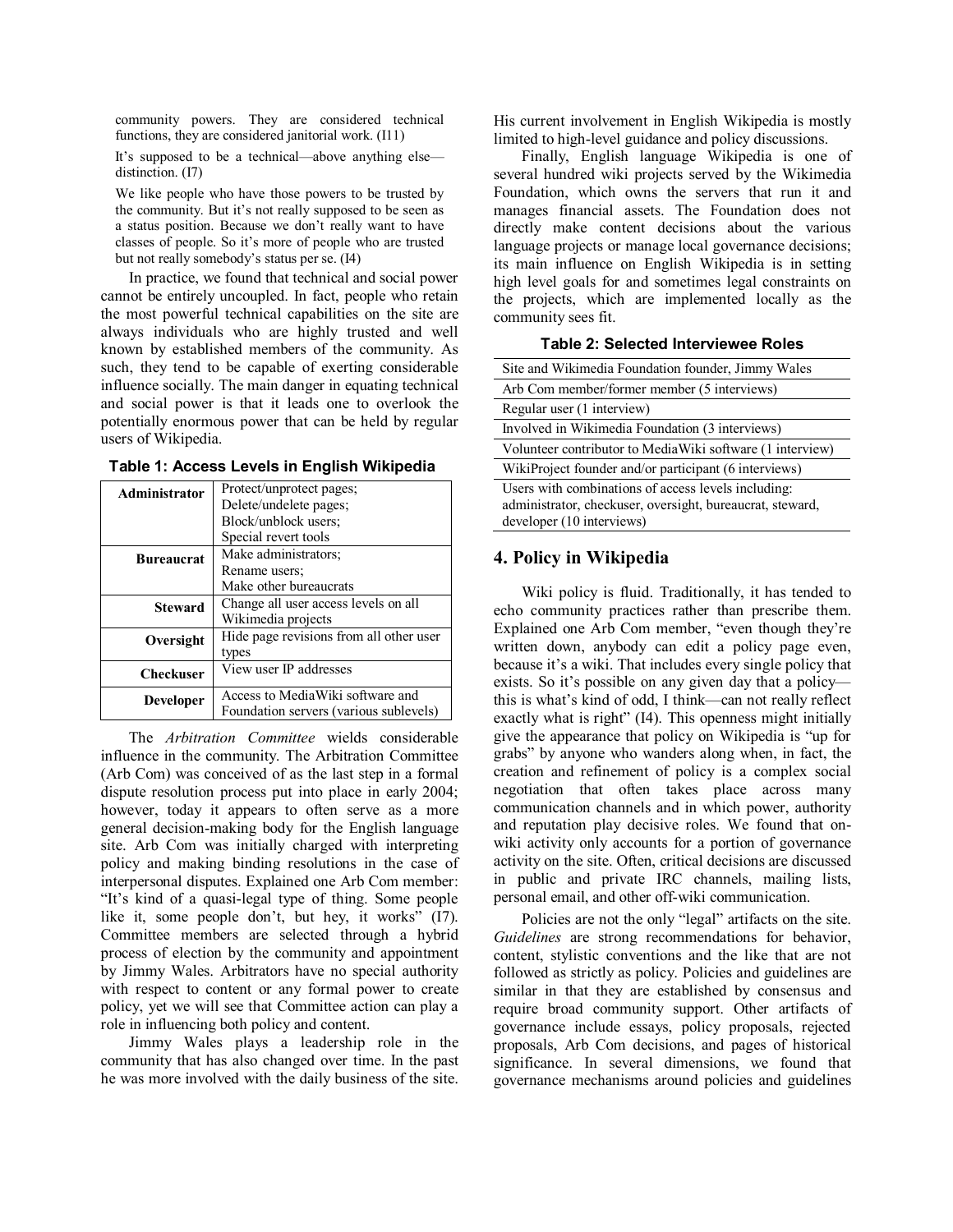are becoming increasingly decentralized as the site becomes larger (see Figure 1).

|                    | of content-related<br>policy/guidelines                              | of behavior-related<br>policy/guidelines                                   |
|--------------------|----------------------------------------------------------------------|----------------------------------------------------------------------------|
| Creation           |                                                                      | has slowed                                                                 |
| Modification       | has become<br>increasingly<br>decentralized<br>(WikiProjects)        | is done<br>by consensus                                                    |
| Interpretation     |                                                                      | has become<br>increasingly<br>decentralized<br>(Wales -> ArbCom -> Admins) |
| <b>Enforcement</b> | is done<br>by consensus<br>(WikiProjects have<br>no local authority) | remains<br>distributed among<br>admins                                     |

#### **Figure 1: Trends in Management of Wikipedia Policies and Guidelines**

#### **4.1 How is Policy Made and Changed?**

There is no one way Wikipedia policy gets made. Wikipedia policy making was not part of a planned system of governance; each policy arose from a unique set of circumstances and pressures from different stakeholders and regulating influences at different points in the site's history. Several of the longest standing Wikipedians that we interviewed indicated that the site has undergone deep changes with respect to the creation and role of policy. Here we will describe these changes and the patterns in our interviewees' stories that point to consistent governance mechanisms in the site. We found that site-wide policy making has slowed and mechanisms that support that creation and improvement of guidelines—in particular, stylistic and content-related conventions—have become increasingly decentralized.

We opened the paper with a question about whether or not Wikipedia should include an article for each victim of the Virginia Tech shootings. Before we discuss governance mechanisms and trends, we will give a concrete example of policy creation and evolution that impacts decision making about biographical material.

#### *4.1.1 Case: Biographies of Living Persons*

How Wikipedians write biographical material has been an object of continuous reform. The story of the policy on Biographies of Living Persons (BLP) is interesting because it illustrates the thick tangle of circumstance that gives shape to policy on the site. Different Wikipedians give different weight to the factors that played a role in its formation, but by 2005, growth in the site's popularity had set the stage for several situations that influenced adoption of the policy. One development was that people began to notice and edit their own biographies, which led to conflicts with Wikipedians and a flurry of complaints to the Wikipedia help system (OTRS):

Really how the Biography of Living Persons policy was developed was a lot of conversation on the OTRS mailing list. We had all these people who were complaining that their biography was all messed up. They tried to make some changes to their biography and they kept being reverted for various reasons, whether they were right or they were wrong. (I7)

Another development was that Wikipedians themselves began to feel a sense of responsibility for the quality of information they were offering about people.

This is another reason why Biographies of Living Persons was created, because we had so many problems with all these unsourced statements and people used to only put like, at most they'd mention on the talk page "ok we need a cite for this particular issue" or they put "citation needed" in the text itself. Now we have the policy that we have to immediately get rid of that. (I7)

To complicate matters, individual Wikipedians were applying social norms from their offline social worlds to make judgments about what was acceptable editing behavior, which led to internal conflicts:

I was concerned about the way that people were being written about in the encyclopedia… And so I was looking through and noticing that people were being written about in ways that I thought were not correct. So I was removing some people out of categories that I didn't feel they belong in that were not supportive and, you know, that type of thing... And I got into a disagreement with a couple of editors over this. And it turned into an arbitration case. (I4)

Finally, the most publicly evident situation was pressure mounting on the community from external sources. For a non-profit organization dependent on the charitable contributions and good-will of the public, bad press amounts to a hard market constraint on behavior:

There have been a series of policies on how we handle biographical articles and unsourced assertions that have come about from a series of negative incidents in the press involving Wikipedia and erroneous information in biographies. (I5)

Eventually, after much off- and on-wiki discussion about the situation, a proposal page was started and the community began constructing what was initially a proposed guideline. Eventually, the page reached a form acceptable to most community members. The guideline became strengthened in part because of the arbitration case mentioned above, although the move to policy was also discussed on the policy talk page:

The way that the policy went from being a guideline to a policy was it was cited by arbitration, it was used by the community. Originally the Biographies of Living Persons was just a guideline. (I4)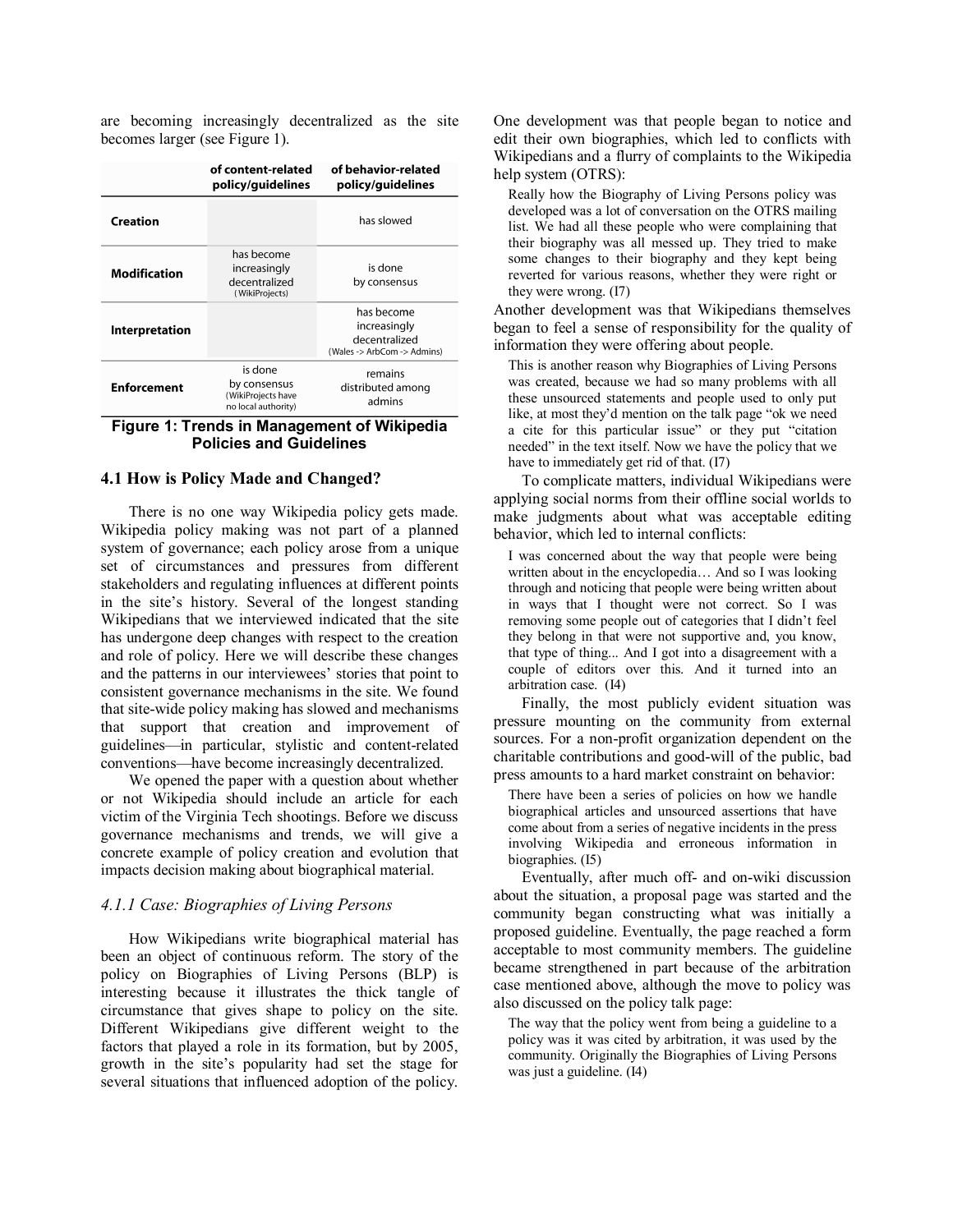After a year and a half, this topic continues to instigate policy reform on the site. There is steady discussion of BLP-related issues on public mailing lists and, recently, a case was accepted by Arb Com that concerned the creation of articles about private citizens:

People have begun to understand more and more how we affect people's lives. Particularly people that are not really very public people who just, you know, by happenstance are famous for a little while for maybe some event in their life.  $(14)$ 

As the sheer size of Wikipedia has gotten larger and larger, this means that we're now writing articles on less and less famous people and that can be a lot more personally distressing to people. (I11)

The day before he was interviewed for this study, Jimmy Wales made a policy change that affected biography-writing practices on the site. Wales amended the policy "What Wikipedia is Not" to specify that Wikipedia is not a newspaper. He explained:

I added Wikipedia is not a newspaper and especially not a tabloid newspaper and that we… attempt to make some sort of judgment about the long term historical notability of something… And that was just a change that I made yesterday just by boldly updating the policy page. And will that stick or not?

Weeks later, the policy has been refined, copyedited, and extended to include heuristics for determining long-term notability. Its essential message remains unchanged. The policy stuck—for now.

This story illustrates the composite and evolutionary nature of policy development in Wikipedia, and the varied roles of regular users, Arb Com, Jimmy Wales, and external forces. In addition to illustrating the emergence of policy, our interviewees' comments point to emergent social norms on Wikipedia that compel users to write with respect for the privacy and well-being of human beings who are the subject of encyclopedic material. Although they are no longer living, these same issues have influenced decisions about biographies of Virginia Tech victims. After a five-day on-wiki discussion consisting of roughly 18,000 words and more than 400 edits, a proposal to delete a list of victims was rejected; the list is currently maintained with minimal biographical detail. It is felt that although the event is noteworthy, including details of individual victims' lives is gratuitous—biographies that focus on the circumstances of one's death are not balanced or encyclopedic. Consensus emerged that these biographies are subject to the same standards of notability as other biographies on the site. In the next sections, we will inspect the mechanisms by which policy is created, changed, interpreted and enforced on the site.

#### *4.1.2 Policy-Making Mechanisms*

In the early days of Wikipedia, the community was small and policy making was less formal. One interviewee mentioned that the editor-in-chief of Nupedia, Larry Sanger, played a large role in guiding the earliest Wikipedia policies. Because we did not interview many individuals who were active in that stage of the project and because we do not have access to the earliest policy-related wiki pages, we do not have detailed data about those earliest policy making efforts. We do know that early policy making on the site was comparatively informal and done in an ad-hoc fashion. This process has become more formalized over time as the site grew and informal consensus became harder to manage.

In the early stages it was just a matter of just a couple people getting together and saying "Does this work? No not really. Does this work? Yeah, I think that's good… Let's just do this. At least for now." And that "at least for now" part is really ironic because now it's hard set policy. (I7)

When we made that [undeletion] policy there wasn't a policy on how to create policy, which there is now. [laughs] So it was done very informally, just people discussing it together… The reason [the policy on how to create policy] had to come about is that people just kept writing pages up and then other people didn't know whether it was policy or not. And in the early days that just wasn't a problem because you could just go in and discuss, ok, is this really policy or is this just someone's idea? But as the project got larger, new people coming in and reading these pages and not knowing whether it was just someone's random thoughts one day or whether the whole community agreed with it. So they got a little bit more formal about tagging things as policy or policy-indevelopment or rejected policy or whether it's just an essay and not a policy at all. (I1)

Wales noted that today there are a few common forms of policy making:

You can have a community-wide vote with a fairly overwhelming majority and that will normally then cause something to become policy. You can have someone just boldly going in and changing policy and if it sticks, it sticks… The last way that policy can get made is I just say so. And that's done very rarely and I don't do it unless I feel I have strong support from the community.

Although he has introduced policy and policy modifications, Wales' changes have generally already been discussed by many individuals. His support of a policy appears to be more often a culmination than a germination of policy discussion.

Some interviewees suggested that policy making has not just become more formal, but that policy making efforts have slowed in recent years: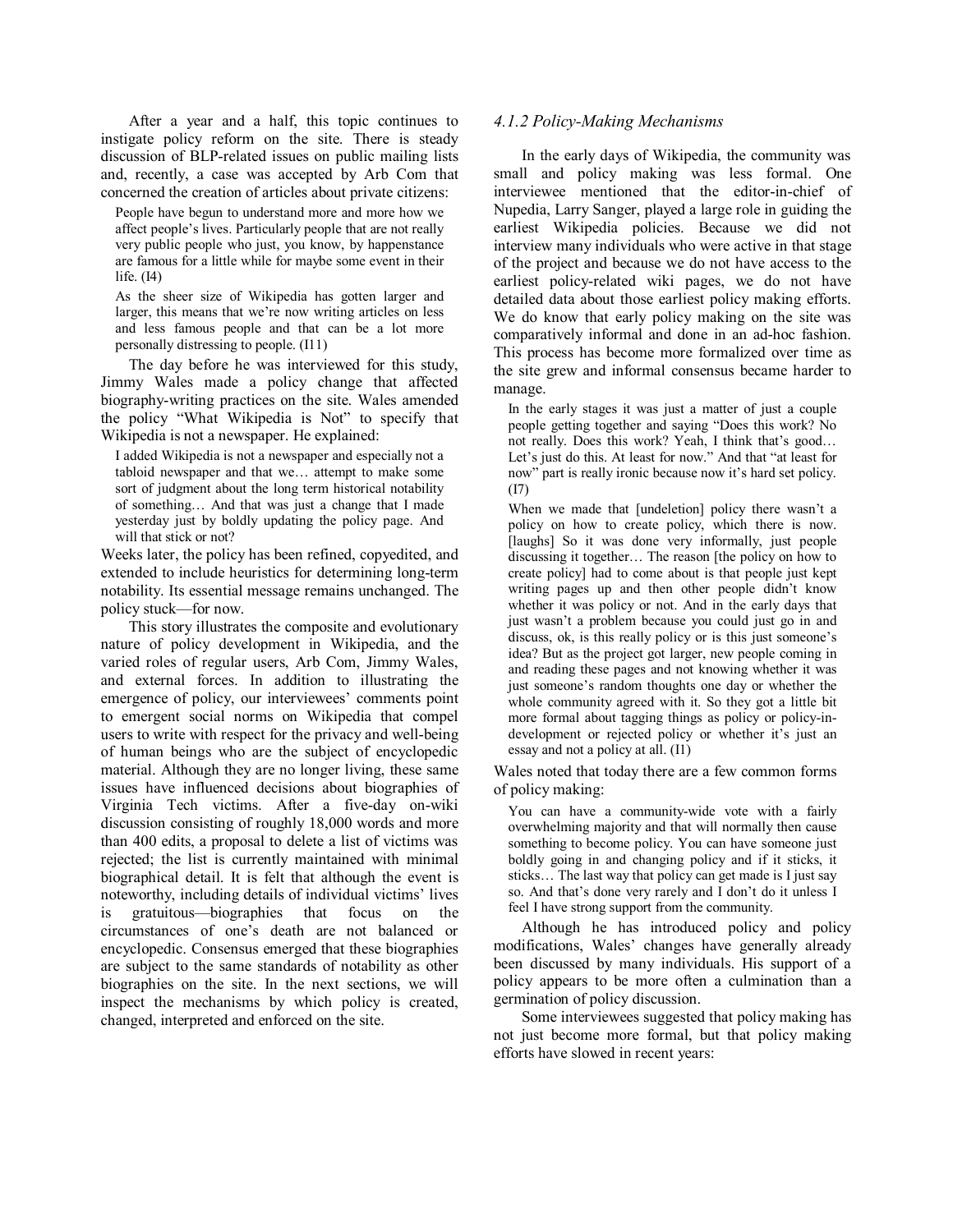I think that as the site got older and there was a lot of policy there already it wasn't necessary to create new policies even though people are still doing that. (I1)

The reality is there's been very little change in policy since Wikipedia became wildly popular. If you look at where policy was at in say the beginning of 2005 and where it's at today there's very little difference. What's happened is that since policy making is by consensus and the number of active contributors has grown into the 1000s, it's almost impossible to achieve consensus anymore. (I5)

The process for removing policy is embedded in the detailed specifications for removing articles from the site. A close examination of this process is beyond the scope of this paper; however, it is important to note that article deletion is usually grounded in the "WikiProcess" of discussion and consensus building, with some exceptions for blatant examples of vandalism or contentrelated policy violations. Consensus building among interested parties is the foundation of nearly all decision making on Wikipedia (Ostrom Principle 2).

### *4.1.3. Decentralization in Policy Creation*

The problem of achieving consensus about content guidelines as the organization grows has led to a proliferation of small, decentralized social structures. These nodes, called WikiProjects, are particularly important when it comes to developing guidelines for stylistic conventions and the creation of content. One might think of these as local jurisdictions in the site, within which local leadership, norms, and standards for writing are agreed upon by editors familiar with a particular topic (Ostrom Principle 1). WikiProjects are most commonly organized around subject matter; however, many WikiProjects for specific tasks such as creating audio versions of articles (Spoken Wikipedia), or identifying and eliminating bias (WikiProject Countering systemic bias) also exist.

One thing that is worth mentioning is that there's a lot of niche areas in Wikipedia… Often times it comes down to what do the people who are interested in that particular niche, what is the standard way of doing it will come down to what do those 4 or 8 people agree on. (I6)

The fact that it's gotten so big, it's hard—people can't keep up to date with everything that happens anymore. So in a sense I think the growth of WikiProjects has been partly a reaction to that. In that, you know, you no longer feel part of a community of thousands and thousands of people. So people set up smaller communities. (I10)

As it gets larger it's kind of hard to know everyone who's there, so… people try and find new ways of dealing with issues when they don't know everything that's going on… from the content side, WikiProjects are formed to kind of focus on articles in a particular area. And they can develop policies that just relate to their area. So it enables people to still work together within a small community

even though Wikipedia itself is a really huge community. So I think this kind of breaking up within Wikipedia itself is one of the ways that it's changing. People are organizing themselves into smaller groups so they can still work the same way they did originally. (I1)

WikiProjects run into governance issues themselves when two or more projects claim that a particular article falls within their province or when there is a need to enforce local policy. Essentially, no governance mechanisms exist to address either of these situations directly and users employ the standard wiki process of discussion and consensus building. When it comes to local disputes, keeping up good relations with neighboring projects is important. One interviewee explained that he acts as the informal organizer for one WikiProject and that this involves liaising with projects in related subject areas "to make sure that everybody is on the right track when editors from other projects come and edit [our project] pages, this kind of thing." (I2)

Another interviewee explained that not long after starting a WikiProject, he left because participants were not interested in following guidelines that he felt ensured quality content production. He told us that:

In the case of general guidelines or policies that exist for Wikipedia articles under normal circumstances, people can get chastised or ostracized by the community for constantly breaking those … Now in the case of the [WikiProject] obviously you can't do that" (I8)

Another WikiProject founder observed that WikiProject guidelines are nested within but must not deviate from general Wikipedia guidelines: "we always have to base our guidelines on the ones of Wikipedia. And of course, we can't become a unique wiki inside the whole Wikipedia" (I9) (Ostrom Principle 8). One interviewee suggested that the authority of WikiProjects to manage themselves is viewed with some misgivings:

I suspect that as the site gets bigger, WikiProjects will have more of an influence because there can't be as much central authority, the place is simply too big. Groupings of editors interested in a particular topic will—that may also be a problem in that groups of editors might decide to overwrite important site-wide goals. And I think that will be a source of conflict in the future. (I10)

So, for the time being, WikiProjects exist as an administrative structure that carries out many of the functions related to organizing content production and setting editorial standards and stylistic convention; however, they lack the ability to compel editors to adhere to local rules (Ostrom Principle 7).

A counterexample to the trend of decentralization in Wikipedia can be found in the case of policies regarding behavior on the site that could result in harm to individuals or represent a direct legal or financial threat to the Wikimedia Foundation. Some such policies are simply "inherited" by the Wikipedia project from the Foundation, such as rules regarding copyright. Sensitive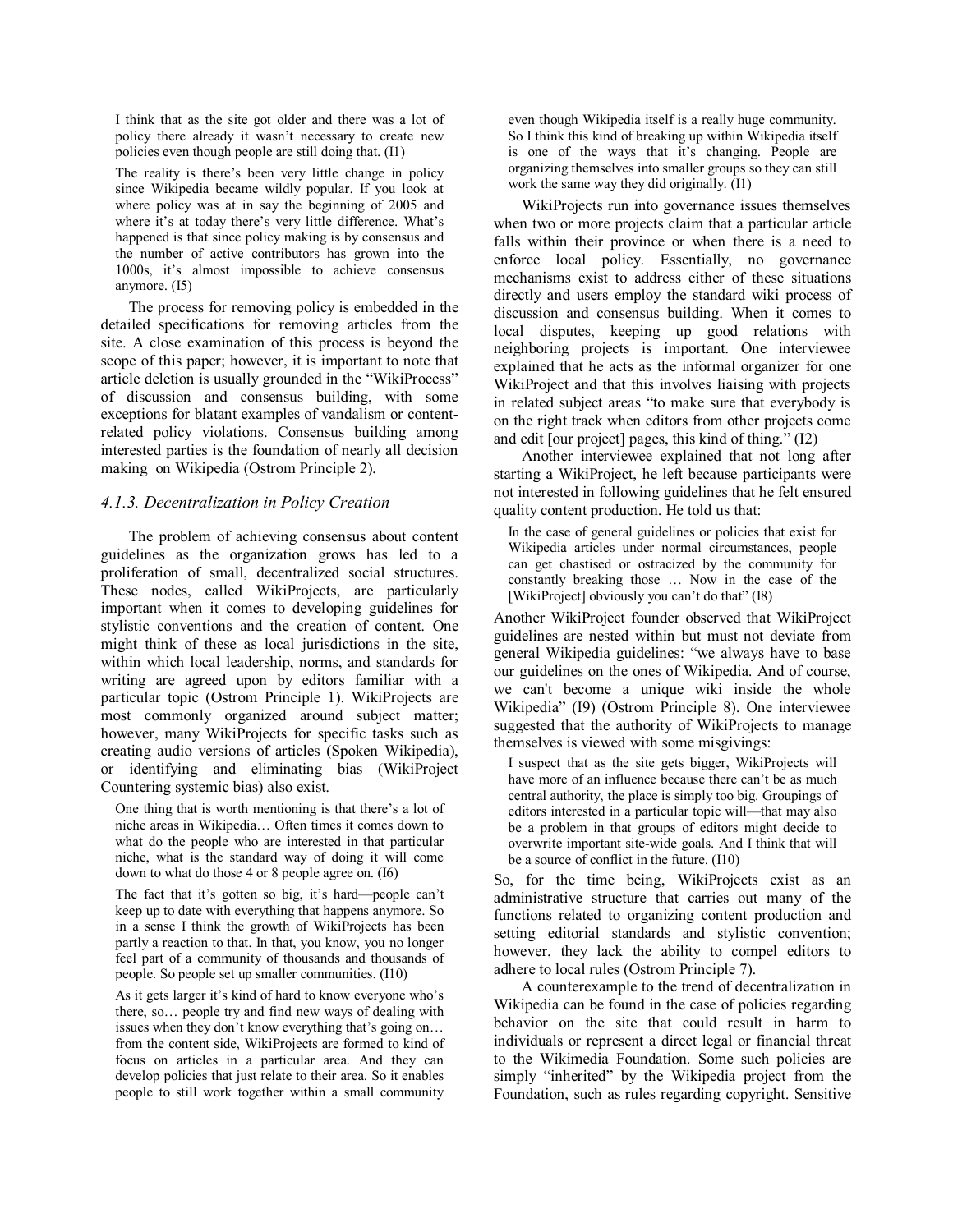issues regarding children or illegal activity have also motivated unilateral decision making by Arb Com and Jimmy Wales. Decisions that threaten the well-being of project contributors or the health of the Foundation may result in policy setting that is uncharacteristically opaque, centralized and not open to discussion.

Policy making has in one sense always been highly decentralized because it requires consensus of the community to stick. As we will see in the next section, even if some policies are initiated as unilateral decisions by central authority figures, it requires the consent of the governed to actually become policy because enforcement remains highly decentralized.

#### **4.2 How is Policy Interpreted and Enforced?**

We began the previous section with the story of policy that regulates biographical content production on Wikipedia. In order for BLP or any other Wikipedia policy to matter, someone needs to decide when it applies and enforce it. When it comes to interpretation and enforcement, Wikipedians make some distinctions between content-related and behavior-related policy. Interpretation of content-related policy tends to be highly decentralized. The entire community monitors content and if a dispute over arises, it is generally decided through discussion and consensus building by the people involved in the situation (Ostrom Principle 3). When behavior-related policy is broken, a series of graduated sanctions can be imposed that begin with the posting of warnings and can lead to banning from the site (Ostrom Principle 6). If a dispute or behavior-related policy infraction cannot be resolved locally using mild sanctions by the people directly involved, it can be referred to a formal, centralized dispute resolution process with the authority to impose more severe punishments. We found that growth of the community has resulted in increasing decentralization of the final stages of dispute resolution and use of severe sanctions.

### *4.2.1 Decentralization in Policy Interpretation*

When the community was young, Jimmy Wales often handled interpersonal disputes by fiat, so authority was as centralized as it possibly could be. As the community grew, his ability to invest the time necessary to make good decisions was reduced. Eventually it was necessary to create a formal process and a kind of judicial body that could interpret official policy in the best interests of the project.

Originally Jimmy Wales had the power that the Arbitration Committee has. You know, the power to ban people, the power to put restrictions on people above and beyond the ordinary ones imposed on everybody. So in a sense our power is the devolved power from the king so to say. (I10)

There was no way that Jimmy was able to keep up with all the type of crap that was going on really and he needed help. (I7)

As with the reification of practice in other policies, the formalization of dispute resolution also alleviated the difficulty of communicating common practices to newcomers, which was important for the growing community.

As the site got larger… people who were having a problem didn't really know who to go to. It's not like when there's a small community, you know who to go to because you know who the lead people in the community are. Once it gets larger and you don't know everyone anymore, you don't really know if there's anyone to turn to, what to do about this problem that you're having. So I think it made it a lot easier for new people who are coming in and finding themselves in some sort of fight to get help from a more experienced editor. (I1)

We understand from interviewees that Arb Com procedures underwent an initial period of refinement, but it seems that after nearly three years of operation, Committee procedures have stabilized as a quasi-legal process of collecting evidence and statements, deliberation, and issuing findings of fact, principles, and remedies.

The role of Arb Com seems to have changed from a dispute resolution body to a more general decisionmaking body and counsel. Although arbitrators were not charged with creating policy, and cannot officially take policy-making action, their actions may have farreaching repercussions on how policy is interpreted and even on the creation of policy in the site.

So with the creation of the dispute resolution process, final interpretation of behavior-related policy moved out from Wales to Arb Com. Today it is in the midst of further decentralization. Despite the traditional division between technical and social powers on the site, administrators are beginning to step into more authoritative roles and are making more and more interpretive and "moral" decisions about user behavior. Nearly every interviewee suggested that, for better or for worse, the role of administrator carries with it more social authority today than it ever has in the past.

Originally the whole idea of administrator was seen as somebody that was seen as more custodian, you know? And they have in some ways turned into more—I mean there's a group of administrators who work at more policing problems, disruptive problem editors and don't just do like cleaning up vandalism and removing stuff that is just not appropriate. (I4)

As time goes on, we're now to the point where the arb com can't possibly hear all of the cases that come up and so you see administrators getting together having adhoc decisions about what to do with a user and kicking people off of the site when they think it's justified and when they think they'll have support from the arbitration committee and the community at large.  $-(15)$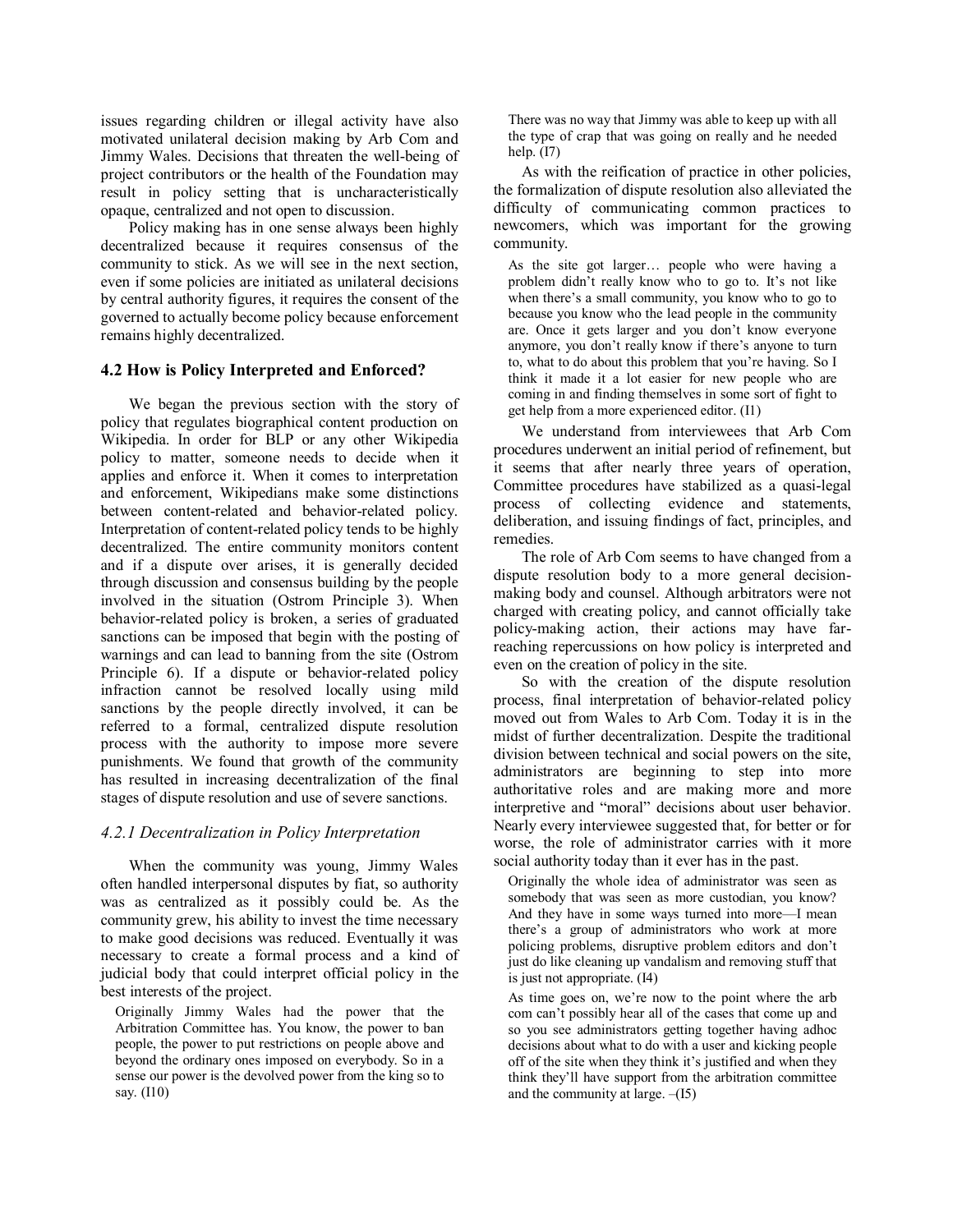Arb Com is… taking fewer less complex cases and leaving the easier ones to sort out to the administrators. That has been the trend. (I6)

We have the development that the administrators more and more are assuming the roles and the discussing the things and making the decisions. Because we're just a small group of people and we hear a few cases but the bulk of the action is actually in the larger committee of the administrators. (I3)

It's less and less of a janitorial role and it's becoming a little bit more, at least from what I've seen, more and more of an independent—especially since the administrator's notice board was created. A bunch of administrators get together and they decide on particular things. They're kind of deciding more and more on the type of things that the early Arb Com used to do on how to handle certain cases. (I7)

One might argue that the cost associated with dispute resolution (Ostrom Principle 4) is further reduced as it is further devolved among members of the community.

#### *4.2.2 Enforcement*

The blurring of the distinction between social and technical powers of administrators means that a substantial amount of power is consolidating in one section of the Wikipedia community. Administrators, after all, are the traditional enforcers of policy. As of June 2007, there are approximately 1200 administrators in the English Wikipedia. In the past they relied on community consensus or Arb Com to make decisions about which users should be blocked, which pages should be protected, and which pages should not exist. If administrators are stepping into the role of interpreter of policy, they are positioned to wield what some consider excessive authority over Wikipedian behavior. The corollary to this development is that requirements to become an administrator on the English language site have become increasingly rigorous.

They go through this ridiculously insane process in order to become an administrator… I don't even know if I could become an administrator now. (I7)

Nowadays it is much harder to become an administrator because the standards have risen… the consensus seems to have emerged that, firstly, once someone is admin they should not be revoked again, and secondly, as a corollary of that we should very carefully select our admins. (I8)

The distributed model of community enforcement has traditionally provided a check on the power of any governing body in the site. Arb Com, Jimbo, or any other segment of the community must act with widespread support or decisions simply do not get enforced.

We post our decision and let the administrators go ahead and enforce it. (I6)

The main limit on the power of the arbitration committee is the fact that we rely on the community for enforcement… I think almost every major decision that

we've encountered there has been—the committee discussed one or another remedy that has had to be abandoned because we didn't think the community would go along with it. (I5)

Since it's generally accepted as a policy that admins don't have to do anything, the fact is, if we made an unpopular ruling the admins can simply vote with their feet and refuse to enforce it. (I10)

A noteworthy example of community solidarity in declining to enforce an Arb Com decision can be found in the case of William Connolley. William Connolley is a respected British climatologist who makes many contributions to the encyclopedia in the area of global climate change. One Arb Com member pointed out that "He has had to deal with some really problem users. You can imagine if you edit on the global warming article the kind of crap that comes his way." (I6) Connolley eventually got into a dispute with another editor and the case was accepted by Arb Com. The case was problematic because Connolley had broken behaviorrelated policies in order to defend the content of the encyclopedia. One Committee member explained how the ruling was made to avoid the appearance of Arb Com involvement in content decisions:

William Connolley is citing established journals for specific facts. This other person is citing Michael Crichton and periodicals and crackpot webpages. We had to make a distinction—we had to use the existing policy on references to say ok, "this other person who is citing Michael Crichton is not following this policy to use science-related references which have to be to established journals but William Connolley is. Therefore the behavior of this other person on citing these poor sources is going to be penalized" We weren't saying "Connolley is right, this other person is wrong, this other person needs to get hit on the head." (I7)

But Connolley had broken rules as well. Explained another Committee member, Connolley "doesn't suffer fools. Well, so we said 'look, we've got lots of fools here. You're just going to have to suffer fools. [laughs] You're going to have to be polite to them anyway.'" (I3) The decision was made that Connolley was restricted to one revert per day, which essentially meant that he could only remove another user's edits once per day. A third Arb Com member explained this action had the effect of "restricting his ability to deal with those problem users." (I6) Many members of the community disagreed that these restrictions should have been placed on Connolley; as a result, the Arb Com decision was not enforced. "He just raised hell and everybody else raised hell and finally we had to say, well, that was a bad idea." (I3) Arb Com eventually reversed its decision, but not until the term of parole had nearly expired. Still, the action is emblematic of the power held by administrators.

The administrators who should have been blocking him if he did that or whatever, said "I don't want to block him. I